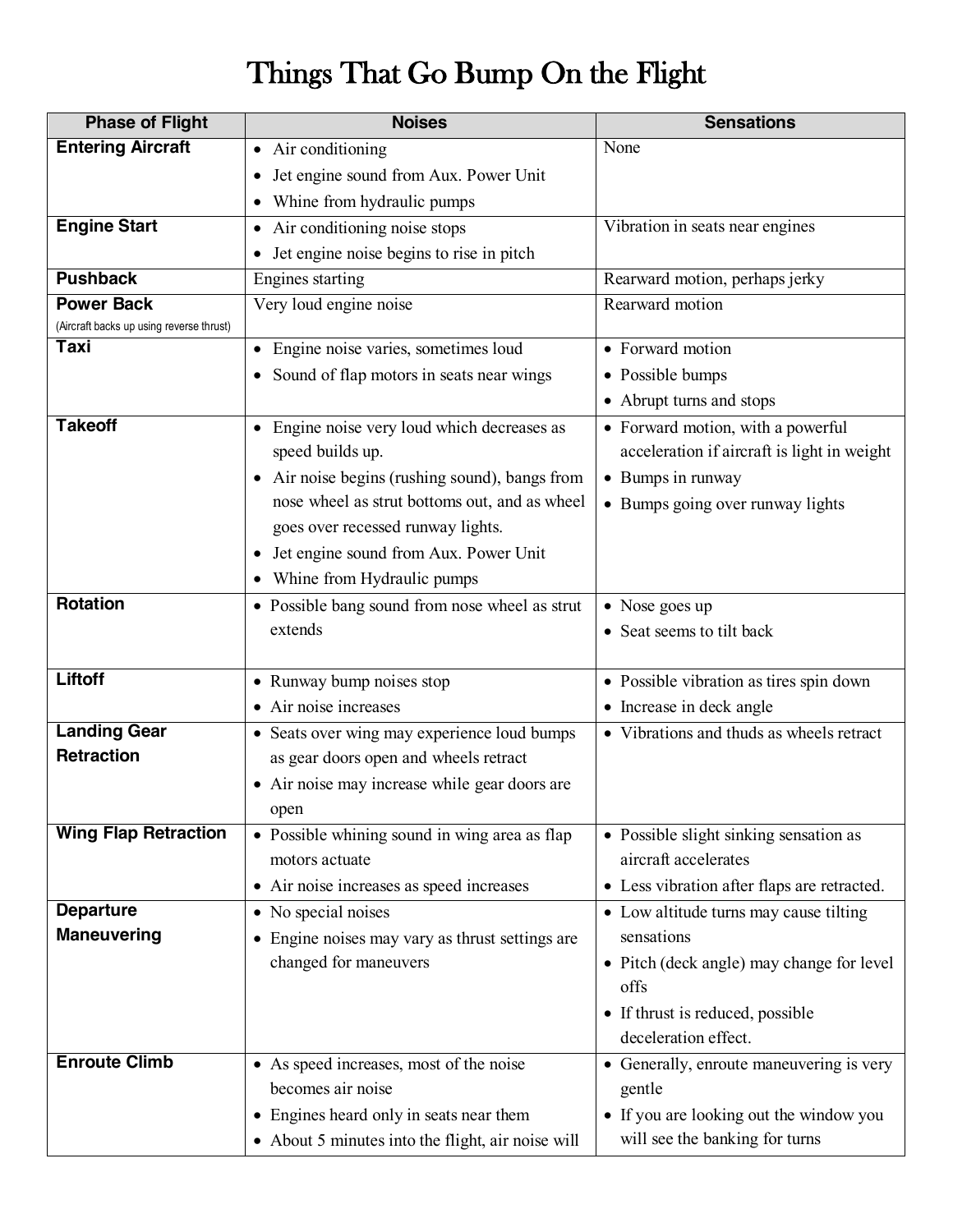|                         | increase as aircraft reaches 10,000 feet and                             | • Light turbulence will produce a "rough                                            |
|-------------------------|--------------------------------------------------------------------------|-------------------------------------------------------------------------------------|
|                         | accelerates to full climb speed.                                         | road" effect                                                                        |
| <b>Cruise</b>           | $\bullet$ Air noise                                                      | • Probably few to none                                                              |
|                         |                                                                          | • Gentle turns                                                                      |
| <b>Descent</b>          | • Engine thrust is reduced for people sitting                            | • Possible slight downward deck angle                                               |
|                         | next to the engines                                                      | depending on the steepness of descent.                                              |
|                         | • On some aircrafts, the air condition noise                             | • Gentle turns                                                                      |
|                         | changes as thrust is reduced                                             |                                                                                     |
| <b>Initial Approach</b> | • As aircraft descends below 10,000 feet speed                           | • On some aircrafts thrust changes                                                  |
|                         | is reduced and air noise diminishes                                      | produce acceleration and deceleration                                               |
|                         | substantially.                                                           | effects.                                                                            |
|                         | • If temporary level off is necessary engine                             | • Deck angle changes for level offs.                                                |
|                         | noise will increase                                                      |                                                                                     |
| <b>Flap Extension</b>   | • Air noise decreases as speed decreases                                 | • Possible lifting sensation as flaps                                               |
|                         | • Possible whine near wings as flap motors                               | extend                                                                              |
|                         | actuate                                                                  | • Ride, even in smooth air becomes a                                                |
|                         | • As flaps extend, air noise becomes deeper in                           | little rough due to flap effects on                                                 |
|                         | pitch.                                                                   | airflow                                                                             |
| <b>Landing Gear</b>     | • Air noise increases as gear doors open                                 | • Some bumps and thuds                                                              |
| <b>Extension</b>        | • Some thuds and bangs as wheels extend, lock                            | • Maneuvering at low speeds generally                                               |
|                         | and doors close.                                                         | seems more intense than during cruise                                               |
|                         |                                                                          | • Possible tilting sensation with larger                                            |
|                         |                                                                          | bank angles                                                                         |
| <b>Final Approach</b>   | • Engine noise will vary as thrust is altered to                         | • For the first time you will feel the pilot                                        |
|                         | maintain approach speed                                                  | handling the aircraft by banking and                                                |
|                         |                                                                          | changing deck angles rapidly to                                                     |
|                         |                                                                          | maintain the exact glide path.                                                      |
| <b>Flare</b>            | • Engine noise will vary as thrust is altered to                         | • Deck angle will increase as pilot                                                 |
|                         | maintain approach speed                                                  | reduces descent rate for touchdown                                                  |
| <b>Touchdown</b>        | • Engine thrust and noise reduce abruptly                                | • Depending on the type of landing                                                  |
|                         | • If landing is firm, possible noise of<br>touchdown such as a loud thud | anything from a skipping squeak to a<br>full scale thud                             |
|                         |                                                                          |                                                                                     |
|                         |                                                                          | • Possible sideways motion as pilot<br>tracks runway center line                    |
|                         |                                                                          | • Seat seems to tilt back                                                           |
| <b>Landing Rollout</b>  |                                                                          |                                                                                     |
|                         | • Engine noise increase rapidly as thrust is<br>reversed                 | • Depending on the length of the runway<br>either a mild or a major breaking effect |
|                         | • Runway noises again                                                    | • Runway bumps and bangs                                                            |
|                         | • Bangs and bumps                                                        | • Seat seems to tilt back                                                           |
| <b>Taxi In</b>          | • Normal taxi noises                                                     | • Turns and stops                                                                   |
|                         | • Engine thrust varies                                                   | • May be abrupt                                                                     |
|                         |                                                                          |                                                                                     |
|                         | • One or more engines may be shut off<br>altogether to save fuel         |                                                                                     |
|                         |                                                                          |                                                                                     |